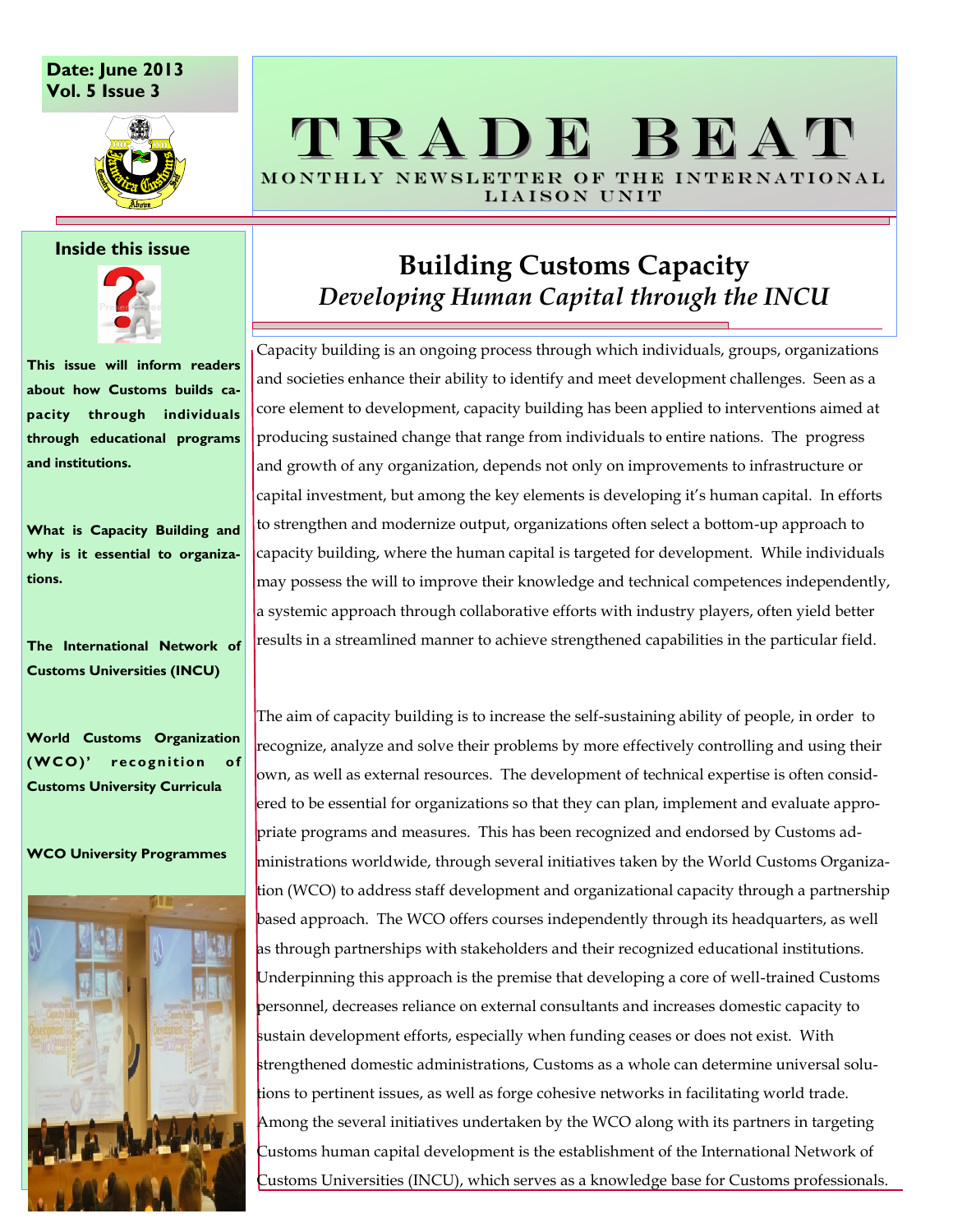#### **The International Network of Customs Universities (INCU)**

The INCU is a not-for profit organization, which seeks to bring together governments, private sector and academia on subject matter pertinent to Customs. The INCU provides for a partnership of universities and research institutions across the globe, with particular interest in the field of Customs research, education and training. Such a partnership is necessary for the collaborative direction in which Customs administrations are geared towards, where a comprehensive professional framework is underway, which seeks to review and broaden the scope of current Customs professional standards.

The INCU is critical in promoting training of Customs staff and its global network, and allows for the significant exchange of information across administrations critical to the future development of Customs as a global institution. The scope of Customs is not only limited to the staff of each organization, but is extended to all the stakeholders aligned to Customs matters. The programmes are therefore geared towards personnel inside and outside of Customs with the particular interest to improve the knowledge and capabilities within the Customs realm. Programmes of the INCU are provided for at both the Bachelor and Masters Levels and governed by WCO professional standards. The academic programmes are available at INCU accredited institutions and are available in six different languages depending on the particular institution, namely English, Arabic, French, Spanish, Russian and Portuguese.

The INCU was established to:

- promote the academic standing of the Customs profession;
- promote academic excellence in Customs matters;
- generate research and greater public awareness of Customs matters;

 provide the WCO and other organizations with a single point of contact with universities and research institutes that are active in the field of customs research, education and training; and

 provide a global resource for governments and the private sector, and an educational source for students wishing to further their knowledge in the field of customs, international trade, and logistics.

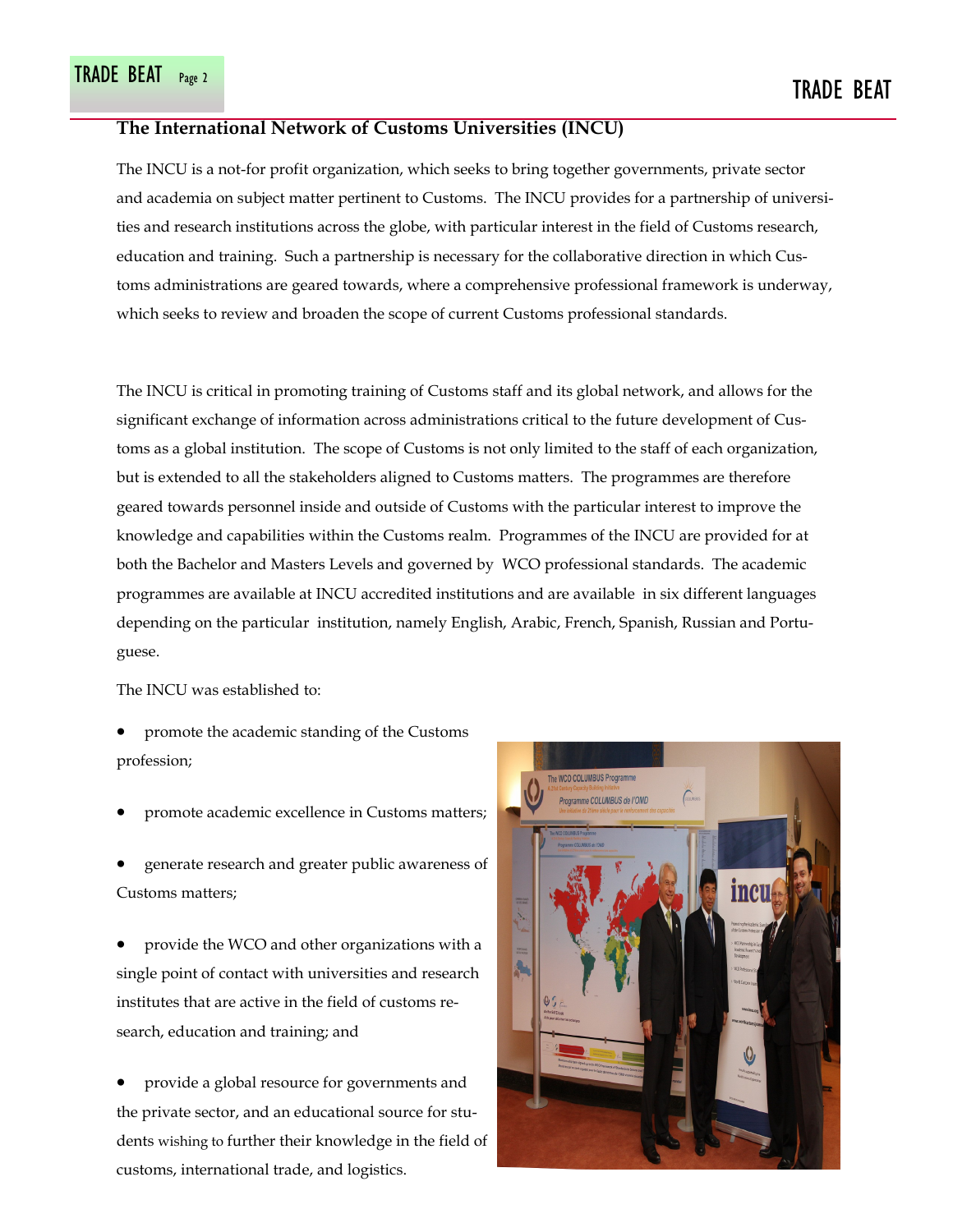### TRADE BEAT

Developed in partnership with the INCU, the Partnerships in Customs Academic Research and Development (PICARD) programme has provided an opportunity to establish common development standards designed to maintain and raise the professional standing of Customs, particularly Customs senior and middle management. The principal objectives in developing the standards are to establish benchmarks:

- which can be developed into job profiles for the purposes of customs recruitment;
- against which the in-house training of member administrations may be measured; and
- against which academic development can be designed or procured.

The PICARD Professional Standards published by the WCO, as a foundation for Customs professional education, are being used by the academic world to develop educational programmes which provide professional qualifications for Customs staff, and others with the particular interest.



### **WCO Recognition of University Customs Curricula**

Universities across the globe that offer academic programs with concentration in the Customs related areas at the bachelors and masters level may apply for formal recognition by the WCO if substantially compliant with the WCO Professional Standards. Several universities have been awarded WCO recognition for their academic programmes targeting the Customs profession. At its June 2009 Council Sessions, the WCO adopted the *Guidelines on Recognition of University Customs Curricula* which once met, may be granted the status of an INCU accredited institution through the WCO PICARD Professional Standards. These guidelines establish a process by which universities as well as their graduates, may apply for and attain WCO recognition of such accredited academic programmes, which is noted on the certificate. The programme is targeted for Customs operational and strategic managers who require special qualifications and skills critical to meet the requirements of the new international trading and strategic environment. Persons benefiting from this training or particular accreditation may be considered masters in the particular subject area who can impart knowledge and experience to their colleagues. For the first time there is a clearly defined pathway to education in Customs matters, where international standards as criteria for curricula, recruitment and career development have been established for Customs administrations, and related bodies, educational institutions and students interested in Customs matters.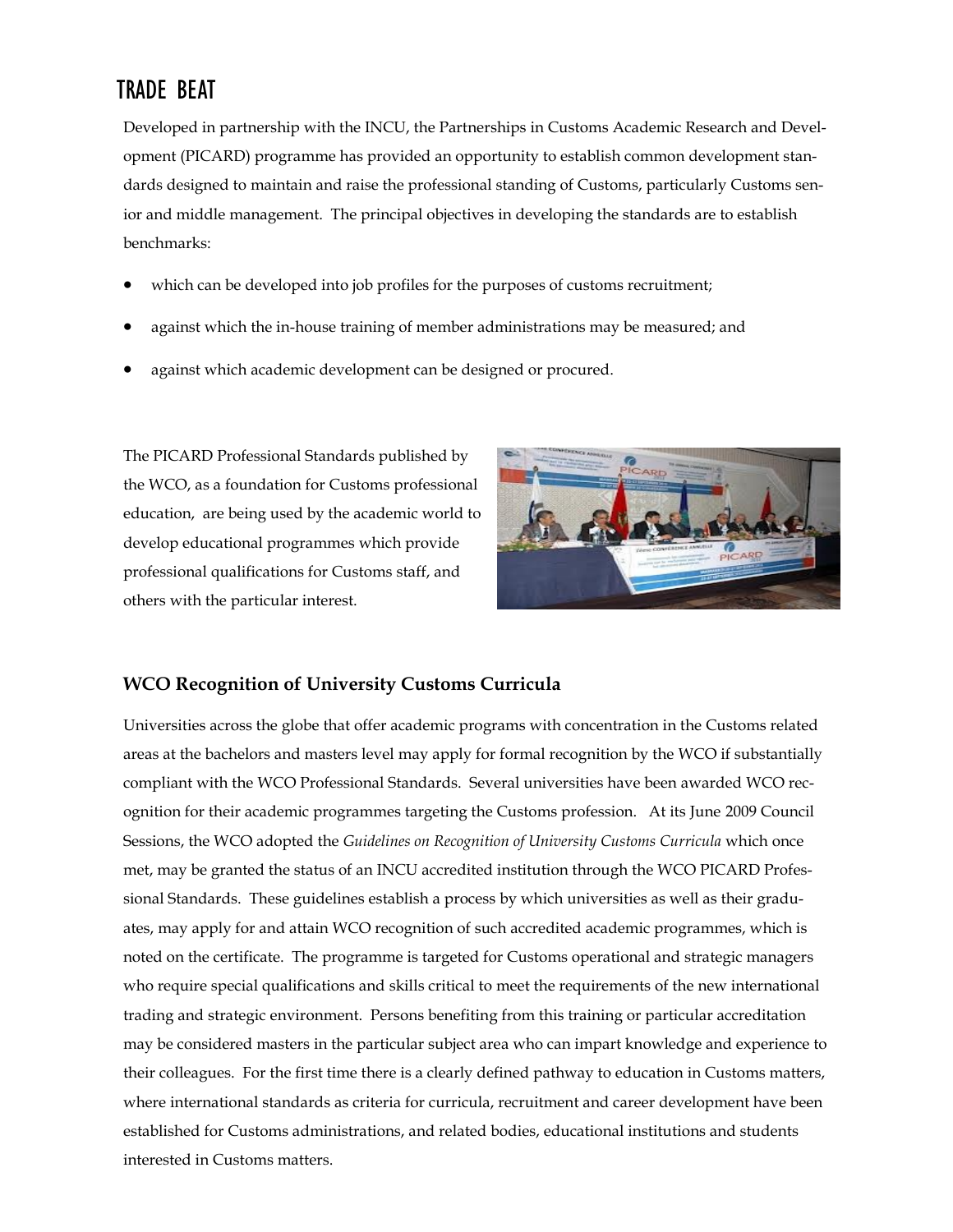## TRADE BEAT

Through the various academic programs endorsed by the WCO, research as it relates to Customs issues has been brought to the fore especially under the PICARD programme. An annual PICARD conference is held through the WCO Secretariat in countries of the various institutions and provides a forum for both professionals and academia for knowledge sharing and discourse and generates a wealth of research in the field of Customs. INCU's flagship bi-annual publication, the World Customs Journal provides a means for academics and practitioners alike to publish the results of their studies and experience in the Customs realm.

The following academic programmes have been recognized by the World Customs Organization as meeting the requirements of the WCO international standards for the Customs profession.

| Programme                                                                    | <b>Institution</b>                                                          |
|------------------------------------------------------------------------------|-----------------------------------------------------------------------------|
| Baccalaureate in Customs Administration and<br>Foreign Trade                 | University of Costa Rica, Costa Rica                                        |
| Graduate Certificate in International Customs Law<br>and Administration      | Centre for Customs & Excise Studies, Univer-<br>sity of Canberra, Australia |
| Graduate Certificate in Excise Studies                                       | Centre for Customs & Excise Studies, Univer-<br>sity of Canberra, Australia |
| Graduate Diploma in Customs Administration                                   | International Business and Law Institute, St<br>Petersburg, Russia          |
| Graduate Diploma in International Customs Law<br>and Administration          | Centre for Customs & Excise Studies, Univer-<br>sity of Canberra, Australia |
| Graduate Diploma in Excise Studies                                           | Centre for Customs & Excise Studies, Univer-<br>sity of Canberra, Australia |
| Licentiate in Customs Administration and Foreign<br>Trade                    | University of Costa Rica, Costa Rica                                        |
| Master in Customs Administration and International<br>Trade                  | University of Costa Rica, Costa Rica                                        |
| Master of Customs Administration                                             | Centre for Customs & Excise Studies, Univer-<br>sity of Canberra, Australia |
| Master of Customs Administration, Law and Policy                             | University of Munster, Germany                                              |
| Master of Foreign Economic Activity (Customs<br>Field)                       | International Business and Law Institute, St<br>Petersburg, Russia          |
| Master of International Customs Law and Admini-<br>stration                  | Centre for Customs & Excise Studies, Univer-<br>sity of Canberra, Australia |
| Professional Bachelor Programme: Administration<br>of Customs and Taxes      | Riga Technical University, Latvia                                           |
| Professional Master Programme: Administration of<br><b>Customs and Taxes</b> | Riga Technical University, Latvia                                           |